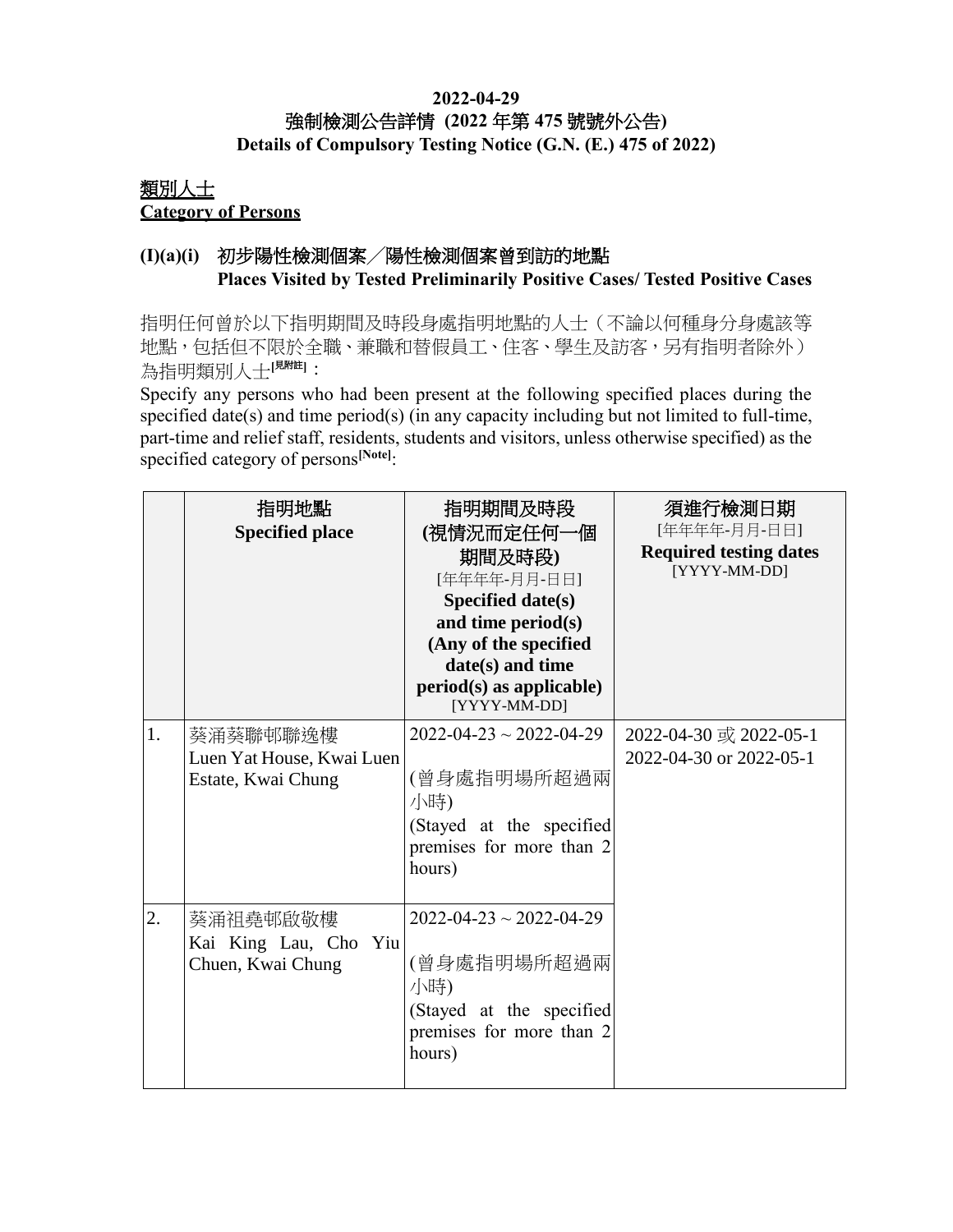|                  | 指明地點<br><b>Specified place</b>                             | 指明期間及時段<br>(視情況而定任何一個<br>期間及時段)<br>[年年年年-月月-日日]<br>Specified date(s)<br>and time period(s)<br>(Any of the specified<br>date(s) and time<br>$period(s)$ as applicable)<br>[YYYY-MM-DD] | 須進行檢測日期<br>[年年年年-月月-日日]<br><b>Required testing dates</b><br>[YYYY-MM-DD] |
|------------------|------------------------------------------------------------|---------------------------------------------------------------------------------------------------------------------------------------------------------------------------------------|--------------------------------------------------------------------------|
| 3.               | 荃灣愉景新城6座<br>Tower 6, Discovery Park,<br>Tsuen Wan          | $2022 - 04 - 23 \sim 2022 - 04 - 29$<br>(曾身處指明場所超過兩<br>小時)<br>(Stayed at the specified<br>premises for more than 2<br>hours)                                                          | 2022-04-30 或 2022-05-1<br>2022-04-30 or 2022-05-1                        |
| $\overline{4}$ . | 銅鑼灣勵德邨德全樓<br>Tak Chuen Lau, Lai Tak<br>Tsuen, Causeway Bay | $2022 - 04 - 23 \sim 2022 - 04 - 29$<br>(曾身處指明場所超過兩<br>小時)<br>(Stayed at the specified<br>premises for more than 2<br>hours)                                                          |                                                                          |
| 5.               | 紅磡海逸豪園 5 座<br>Tower 5, Laguna Verde,<br>Hung Hom           | $2022 - 04 - 23 \sim 2022 - 04 - 29$<br>(曾身處指明場所超過兩<br>小時)<br>(Stayed at the specified<br>premises for more than 2<br>hours)                                                          |                                                                          |
| 6.               | 九龍城科發道3號德光閣<br>Blue Haven, 3 Forfar Road,<br>Kowloon City  | $2022 - 04 - 23 \sim 2022 - 04 - 29$<br>(曾身處指明場所超過兩<br>小時)<br>(Stayed at the specified<br>premises for more than 2<br>hours)                                                          |                                                                          |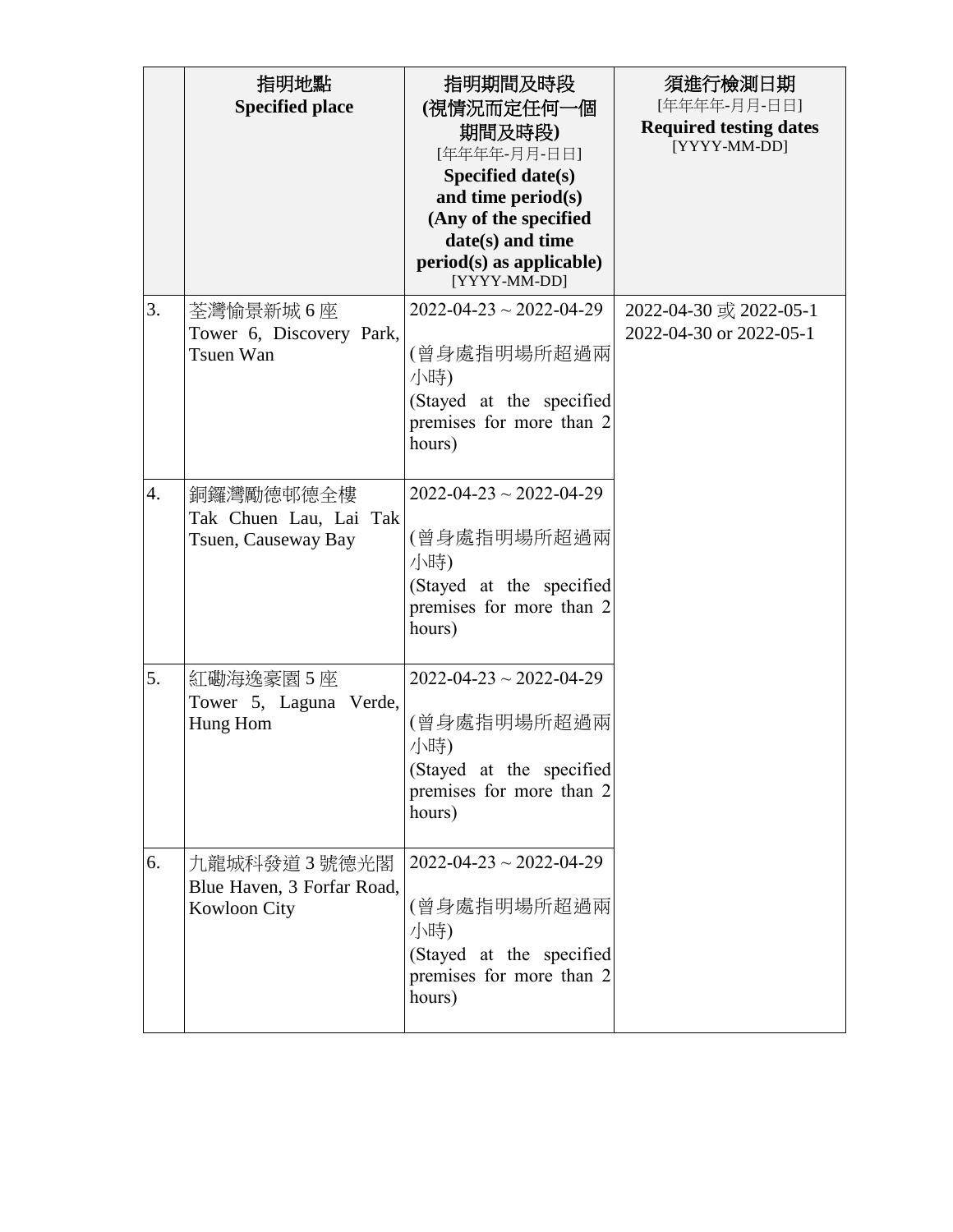|     | 指明地點<br><b>Specified place</b>                              | 指明期間及時段<br>(視情況而定任何一個<br>期間及時段)<br>[年年年年-月月-日日]<br>Specified date(s)<br>and time period(s)<br>(Any of the specified<br>date(s) and time<br>$period(s)$ as applicable)<br>[YYYY-MM-DD] | 須進行檢測日期<br>[年年年年-月月-日日]<br><b>Required testing dates</b><br>[YYYY-MM-DD] |
|-----|-------------------------------------------------------------|---------------------------------------------------------------------------------------------------------------------------------------------------------------------------------------|--------------------------------------------------------------------------|
| 7.  | 油塘油美苑淮美閣<br>Wai Mei House, Yau Mei<br>Court, Yau Tong       | $2022 - 04 - 23 \sim 2022 - 04 - 29$<br>(曾身處指明場所超過兩<br>小時)<br>(Stayed at the specified<br>premises for more than 2<br>hours)                                                          | 2022-04-30 或 2022-05-1<br>2022-04-30 or 2022-05-1                        |
| 8.  | 葵涌葵俊苑葵裕閣<br>Kwai Yue House, Kwai<br>Chun Court, Kwai Chung  | $2022 - 04 - 23 \sim 2022 - 04 - 29$<br>(曾身處指明場所超過兩<br>小時)<br>(Stayed at the specified<br>premises for more than 2<br>hours)                                                          |                                                                          |
| 9.  | 粉嶺皇后山邨皇滙樓<br>Wong Wui House, Queens<br>Hill Estate, Fanling | $2022 - 04 - 23 \sim 2022 - 04 - 29$<br>(曾身處指明場所超過兩<br>小時)<br>(Stayed at the specified<br>premises for more than 2<br>hours)                                                          |                                                                          |
| 10. | 香港仔嘉和大廈 B 座<br>Block B, Ka Wo Building,<br>Aberdeen         | $2022 - 04 - 23 \sim 2022 - 04 - 29$<br>(曾身處指明場所超過兩<br>小時)<br>(Stayed at the specified<br>premises for more than 2<br>hours)                                                          |                                                                          |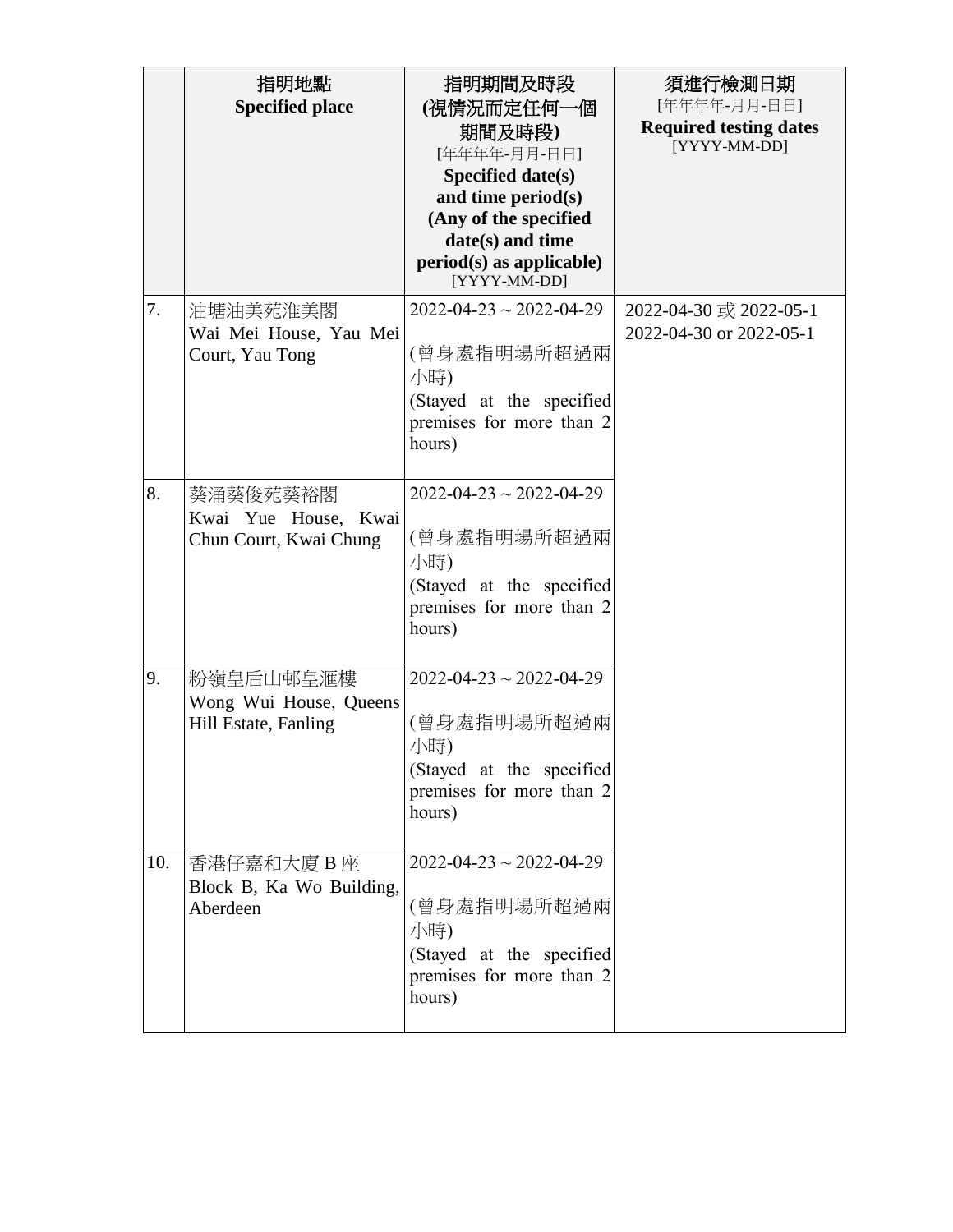|     | 指明地點<br><b>Specified place</b>                                      | 指明期間及時段<br>(視情況而定任何一個<br>期間及時段)<br>[年年年年-月月-日日]<br>Specified date(s)<br>and time period(s)<br>(Any of the specified<br>date(s) and time<br>$period(s)$ as applicable)<br>[YYYY-MM-DD] | 須進行檢測日期<br>[年年年年-月月-日日]<br><b>Required testing dates</b><br>[YYYY-MM-DD] |
|-----|---------------------------------------------------------------------|---------------------------------------------------------------------------------------------------------------------------------------------------------------------------------------|--------------------------------------------------------------------------|
| 11. | 葵涌葵芳閣 2 座<br><b>Block</b><br>Fong<br>2, Kwai<br>Terrace, Kwai Chung | $2022 - 04 - 23 \sim 2022 - 04 - 29$<br>(曾身處指明場所超過兩<br>小時)<br>(Stayed at the specified<br>premises for more than 2<br>hours)                                                          | 2022-04-30 或 2022-05-1<br>2022-04-30 or 2022-05-1                        |
| 12. | 葵涌新葵芳花園 B 座<br>Block B, New Kwai Fong<br>Gardens, Kwai Chung        | $2022 - 04 - 23 \sim 2022 - 04 - 29$<br>(曾身處指明場所超過兩<br>小時)<br>(Stayed at the specified<br>premises for more than 2<br>hours)                                                          |                                                                          |
| 13. | 葵涌葵星中心 A 座<br>Block A, Kwai Sing Centre,<br>Kwai Chung              | $2022 - 04 - 23 \sim 2022 - 04 - 29$<br>(曾身處指明場所超過兩<br>小時)<br>(Stayed at the specified<br>premises for more than 2<br>hours)                                                          |                                                                          |
| 14. | 荃灣梨木樹邨桃樹樓<br>Toa Shue House, Lei Muk<br>Shue Estate, Tsuen Wan      | $2022 - 04 - 23 \sim 2022 - 04 - 29$<br>(曾身處指明場所超過兩<br>小時)<br>(Stayed at the specified<br>premises for more than 2<br>hours)                                                          |                                                                          |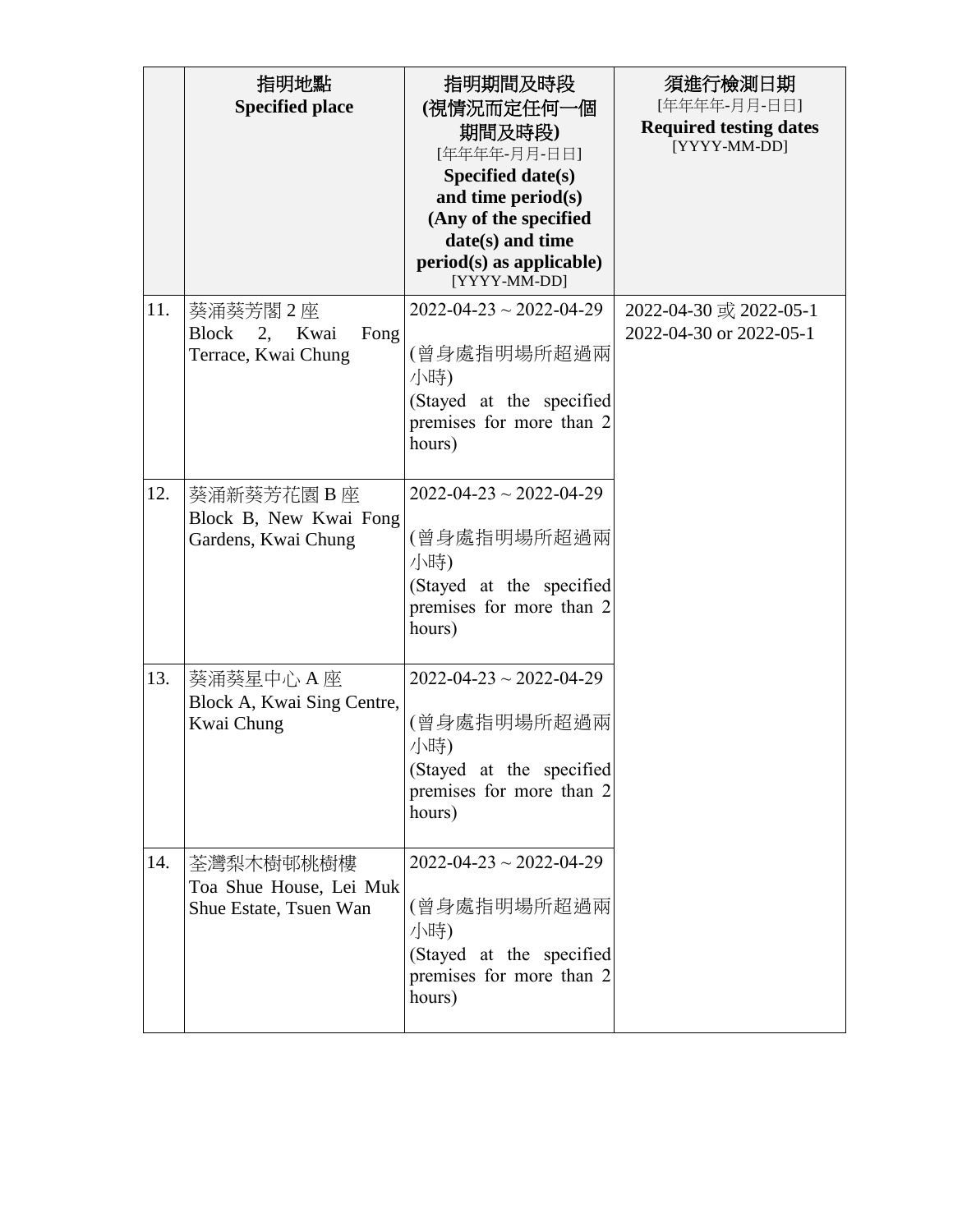|     | 指明地點<br><b>Specified place</b>                                      | 指明期間及時段<br>(視情況而定任何一個<br>期間及時段)<br>[年年年年-月月-日日]<br>Specified date(s)<br>and time period(s)<br>(Any of the specified<br>date(s) and time<br>$period(s)$ as applicable)<br>[YYYY-MM-DD] | 須進行檢測日期<br>[年年年年-月月-日日]<br><b>Required testing dates</b><br>[YYYY-MM-DD] |
|-----|---------------------------------------------------------------------|---------------------------------------------------------------------------------------------------------------------------------------------------------------------------------------|--------------------------------------------------------------------------|
| 15. | 荃灣梨木樹邨楊樹樓<br>Yeung Shue House, Lei<br>Muk Shue Estate, Tsuen<br>Wan | $2022 - 04 - 23 \sim 2022 - 04 - 29$<br>(曾身處指明場所超過兩<br>小時)<br>(Stayed at the specified<br>premises for more than 2<br>hours)                                                          | 2022-04-30 或 2022-05-1<br>2022-04-30 or 2022-05-1                        |
| 16. | 葵涌新葵興花園 B 座<br>Block B, Sun Kwai Hing<br>Gardens, Kwai Chung        | $2022 - 04 - 23 \sim 2022 - 04 - 29$<br>(曾身處指明場所超過兩<br>小時)<br>(Stayed at the specified<br>premises for more than 2<br>hours)                                                          |                                                                          |
| 17. | 將軍澳明德邨明覺樓<br>Ming Kok House, Ming Tak<br>Estate, Tseung Kwan O      | $2022 - 04 - 23 \sim 2022 - 04 - 29$<br>(曾身處指明場所超過兩<br>小時)<br>(Stayed at the specified<br>premises for more than 2<br>hours)                                                          |                                                                          |
| 18. | 將軍澳煜明苑煒明閣<br>Wai Ming House, Yuk Ming<br>Court, Tseung Kwan O       | $2022 - 04 - 23 \sim 2022 - 04 - 29$<br>(曾身處指明場所超過兩<br>小時)<br>(Stayed at the specified<br>premises for more than 2<br>hours)                                                          |                                                                          |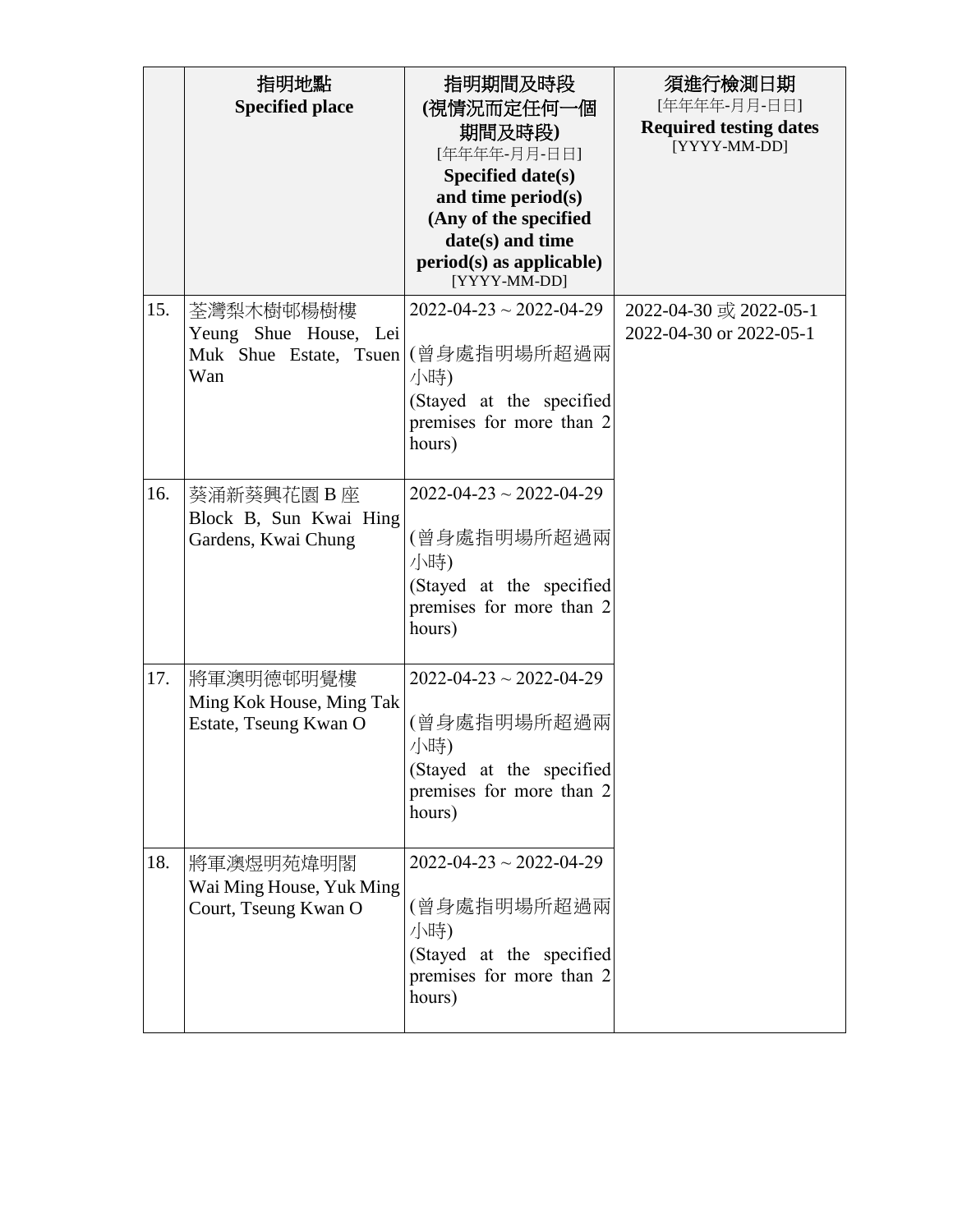|     | 指明地點<br><b>Specified place</b>                                   | 指明期間及時段<br>(視情況而定任何一個<br>期間及時段)<br>[年年年年-月月-日日]<br>Specified date(s)<br>and time period(s)<br>(Any of the specified<br>date(s) and time<br>$period(s)$ as applicable)<br>[YYYY-MM-DD] | 須進行檢測日期<br>[年年年年-月月-日日]<br><b>Required testing dates</b><br>[YYYY-MM-DD] |
|-----|------------------------------------------------------------------|---------------------------------------------------------------------------------------------------------------------------------------------------------------------------------------|--------------------------------------------------------------------------|
| 19. | 馬鞍山銀湖・天峰7座<br>Tower 7, Lake Silver, Ma<br>On Shan                | $2022 - 04 - 23 \sim 2022 - 04 - 29$<br>(曾身處指明場所超過兩<br>小時)<br>(Stayed at the specified<br>premises for more than 2<br>hours)                                                          | 2022-04-30 或 2022-05-1<br>2022-04-30 or 2022-05-1                        |
| 20. | 荃灣兆和街 4 號周氏大廈<br>Chau's Building, 4 Shiu Wo<br>Street, Tsuen Wan | $2022 - 04 - 23 \sim 2022 - 04 - 29$<br>(曾身處指明場所超過兩<br>小時)<br>(Stayed at the specified<br>premises for more than 2<br>hours)                                                          |                                                                          |
| 21. | 粉嶺花都廣場2座<br>2,<br><b>Block</b><br>Flora<br>Plaza,<br>Fanling     | $2022 - 04 - 23 \sim 2022 - 04 - 29$<br>(曾身處指明場所超過兩<br>小時)<br>(Stayed at the specified<br>premises for more than 2<br>hours)                                                          |                                                                          |
| 22. | 沙田水泉澳邨山泉樓<br>Shan Chuen House, Shui<br>Chuen O Estate, Sha Tin   | $2022 - 04 - 23 \sim 2022 - 04 - 29$<br>(曾身處指明場所超過兩<br>小時)<br>(Stayed at the specified<br>premises for more than 2<br>hours)                                                          |                                                                          |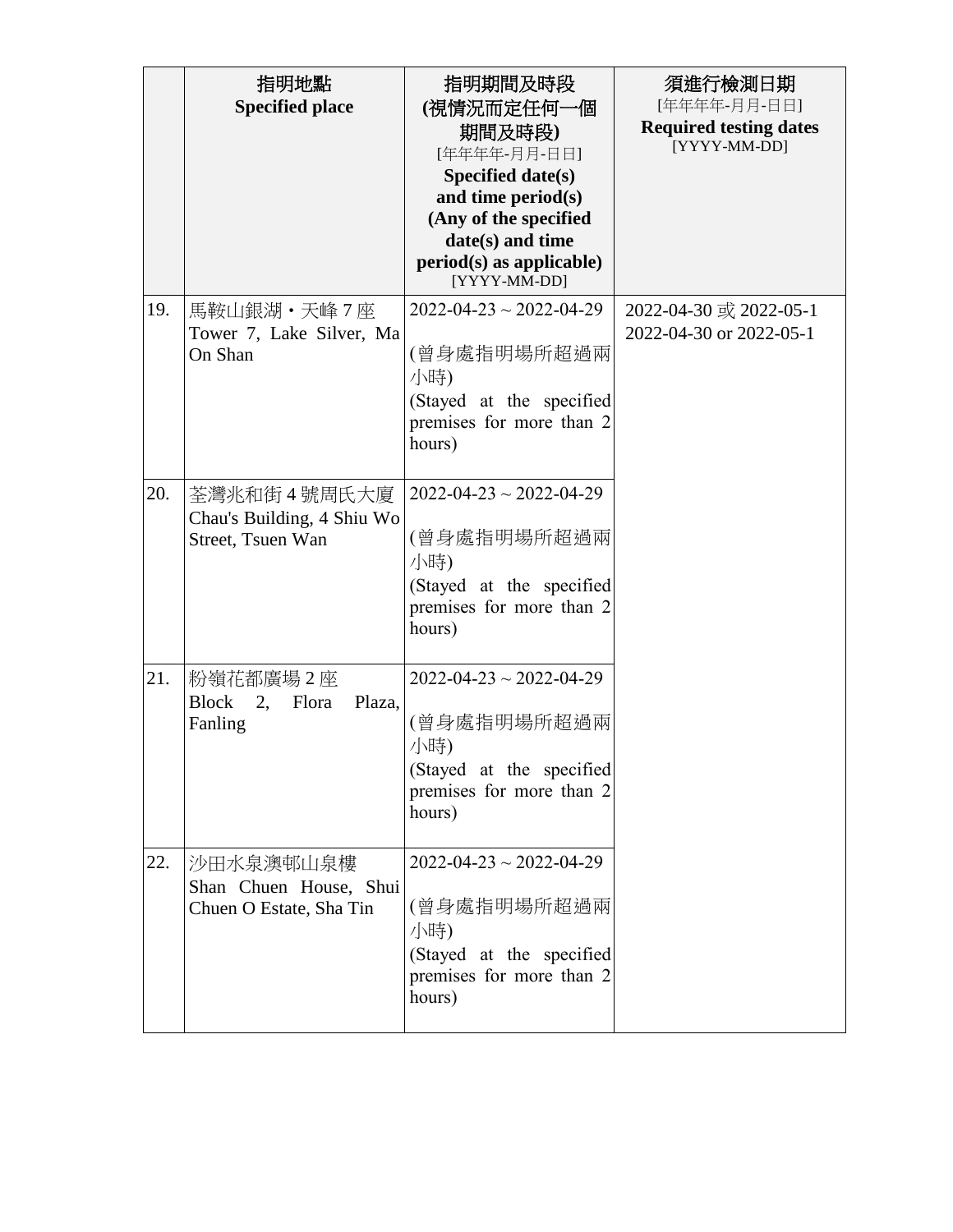|     | 指明地點<br><b>Specified place</b>                               | 指明期間及時段<br>(視情況而定任何一個<br>期間及時段)<br>[年年年年-月月-日日]<br>Specified date(s)<br>and time period(s)<br>(Any of the specified<br>date(s) and time<br>$period(s)$ as applicable)<br>[YYYY-MM-DD] | 須進行檢測日期<br>[年年年年-月月-日日]<br><b>Required testing dates</b><br>[YYYY-MM-DD] |
|-----|--------------------------------------------------------------|---------------------------------------------------------------------------------------------------------------------------------------------------------------------------------------|--------------------------------------------------------------------------|
| 23. | 沙田豐和邨和安樓<br>Wo On House, Fung Wo<br>Estate, Sha Tin          | $2022 - 04 - 23 \sim 2022 - 04 - 29$<br>(曾身處指明場所超過兩<br>小時)<br>(Stayed at the specified<br>premises for more than 2<br>hours)                                                          | 2022-04-30 或 2022-05-1<br>2022-04-30 or 2022-05-1                        |
| 24. | 沙田新城市廣場紅棉閣 <br>Cotton Tree Court, New<br>Town Plaza, Sha Tin | $2022 - 04 - 23 \sim 2022 - 04 - 29$<br>(曾身處指明場所超過兩<br>小時)<br>(Stayed at the specified<br>premises for more than 2<br>hours)                                                          |                                                                          |
| 25. | 沙田沙田第一城 31座<br>Block 31, City One Shatin,<br>Sha Tin         | $2022 - 04 - 23 \sim 2022 - 04 - 29$<br>(曾身處指明場所超過兩<br>小時)<br>(Stayed at the specified<br>premises for more than 2<br>hours)                                                          |                                                                          |
| 26. | 屯門華都花園 1 座<br>Block 1, Waldorf Garden,<br>Tuen Mun           | $2022 - 04 - 23 \sim 2022 - 04 - 29$<br>(曾身處指明場所超過兩<br>小時)<br>(Stayed at the specified<br>premises for more than 2<br>hours)                                                          |                                                                          |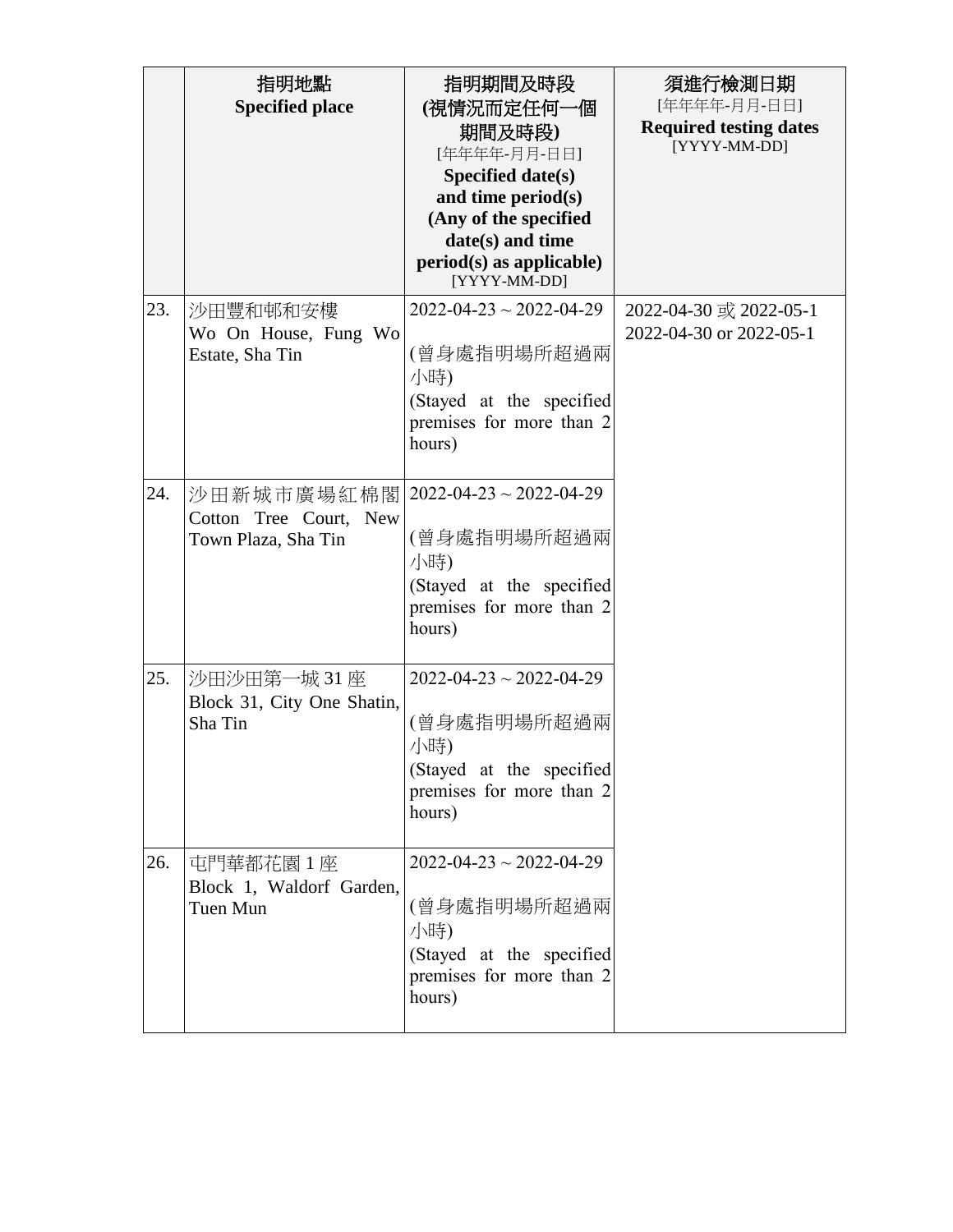|     | 指明地點<br><b>Specified place</b>                                                                                             | 指明期間及時段<br>(視情況而定任何一個<br>期間及時段)<br>[年年年年-月月-日日]<br>Specified date(s)<br>and time period(s)<br>(Any of the specified<br>date(s) and time<br>$period(s)$ as applicable)<br>[YYYY-MM-DD] | 須進行檢測日期<br>[年年年年-月月-日日]<br><b>Required testing dates</b><br>[YYYY-MM-DD] |
|-----|----------------------------------------------------------------------------------------------------------------------------|---------------------------------------------------------------------------------------------------------------------------------------------------------------------------------------|--------------------------------------------------------------------------|
| 27. | 屯門兆麟苑輝麟閣<br>Fai Lun House, Siu Lun<br>Court, Tuen Mun                                                                      | $2022 - 04 - 23 \sim 2022 - 04 - 29$<br>(曾身處指明場所超過兩<br>小時)<br>(Stayed at the specified<br>premises for more than 2<br>hours)                                                          | 2022-04-30 或 2022-05-1<br>2022-04-30 or 2022-05-1                        |
| 28. | 屯門置樂花園樂恒苑<br>Lok Hang Yuen, Chi Lok Fa<br>Yuen, Tuen Mun                                                                   | $2022 - 04 - 23 \sim 2022 - 04 - 29$<br>(曾身處指明場所超過兩<br>小時)<br>(Stayed at the specified<br>premises for more than 2<br>hours)                                                          |                                                                          |
| 29. | 天水圍嘉湖山莊麗湖居 10 2022-04-23~2022-04-29<br>座<br>Block 10, Lynwood Court,<br>Kingswood Villas, Tin Shui<br>Wai                  | (曾身處指明場所超過兩<br>小時)<br>(Stayed at the specified<br>premises for more than 2<br>hours)                                                                                                  |                                                                          |
| 30. | 天水圍嘉湖山莊景湖居 4 2022-04-23~2022-04-29<br>座<br>Block 4, Kenswood Court, (曾身處指明場所超過兩<br>Kingswood Villas, Tin Shui   小時)<br>Wai | (Stayed at the specified<br>premises for more than 2<br>hours)                                                                                                                        |                                                                          |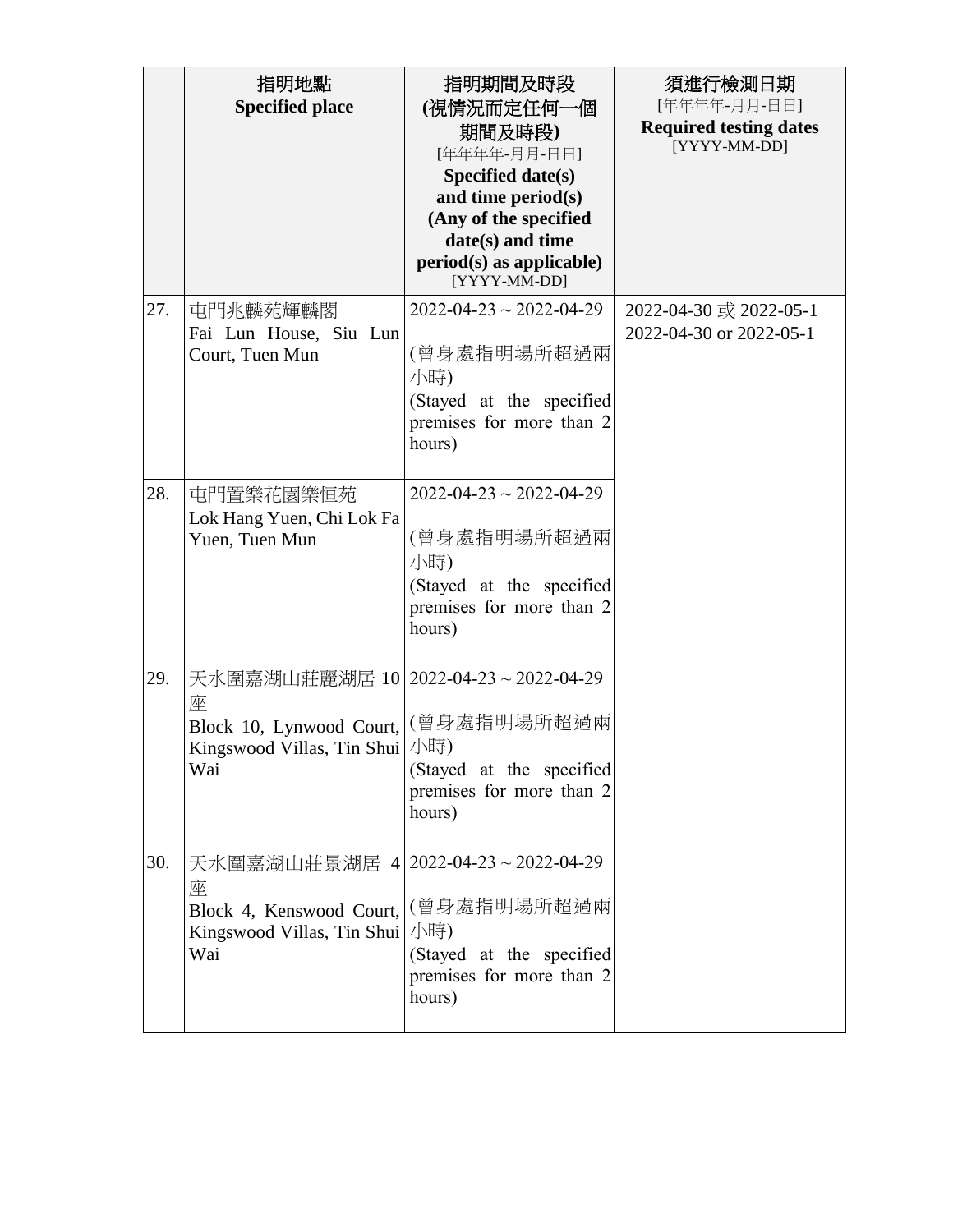|     | 指明地點<br><b>Specified place</b>                                   | 指明期間及時段<br>(視情況而定任何一個<br>期間及時段)<br>[年年年年-月月-日日]<br>Specified date(s)<br>and time period(s)<br>(Any of the specified<br>date(s) and time<br>$period(s)$ as applicable)<br>[YYYY-MM-DD] | 須進行檢測日期<br>[年年年年-月月-日日]<br><b>Required testing dates</b><br>[YYYY-MM-DD] |
|-----|------------------------------------------------------------------|---------------------------------------------------------------------------------------------------------------------------------------------------------------------------------------|--------------------------------------------------------------------------|
| 31. | 天水圍俊宏軒 5 座<br>Block 5, Grandeur Terrace,<br>Tin Shui Wai         | $2022 - 04 - 23 \sim 2022 - 04 - 29$<br>(曾身處指明場所超過兩<br>小時)<br>(Stayed at the specified<br>premises for more than 2<br>hours)                                                          | 2022-04-30 或 2022-05-1<br>2022-04-30 or 2022-05-1                        |
| 32. | 元朗怡豐花園 B 座<br>Block B, Yee Fung Garden,<br>Yuen Long             | $2022 - 04 - 23 \sim 2022 - 04 - 29$<br>(曾身處指明場所超過兩<br>小時)<br>(Stayed at the specified<br>premises for more than 2<br>hours)                                                          |                                                                          |
| 33. | 東涌滿東邨滿順樓<br>Shun House,<br>Mun<br>Mun<br>Tung Estate, Tung Chung | $2022 - 04 - 23 \sim 2022 - 04 - 29$<br>(曾身處指明場所超過兩<br>小時)<br>(Stayed at the specified<br>premises for more than 2<br>hours)                                                          |                                                                          |
| 34. | 鑽石山星河明居 E 座<br>Tower E, Galaxia, Diamond<br>Hill                 | $2022 - 04 - 23 \sim 2022 - 04 - 29$<br>(曾身處指明場所超過兩<br>小時)<br>(Stayed at the specified<br>premises for more than 2<br>hours)                                                          |                                                                          |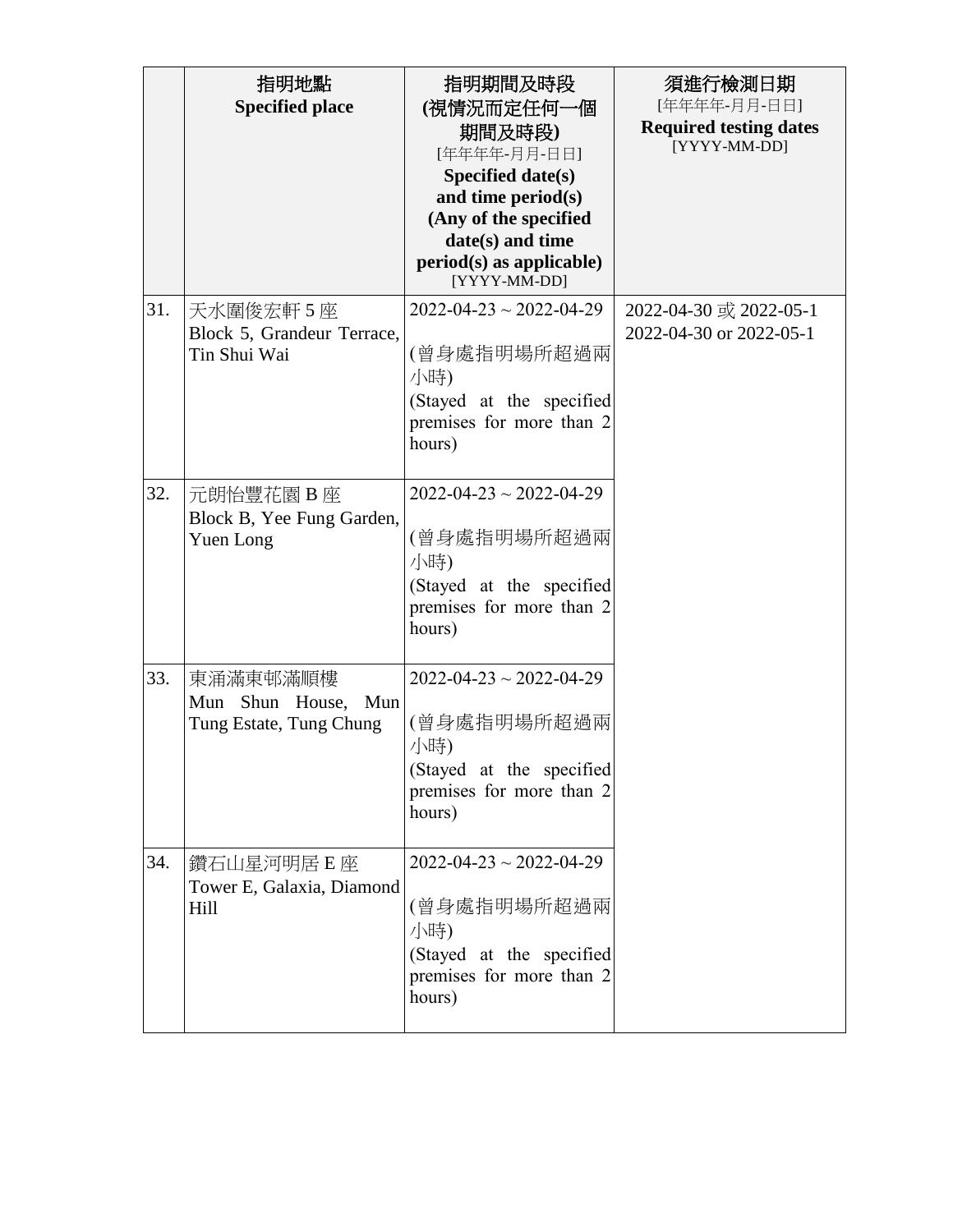|     | 指明地點<br><b>Specified place</b>                                     | 指明期間及時段<br>(視情況而定任何一個<br>期間及時段)<br>[年年年年-月月-日日]<br>Specified date(s)<br>and time period(s)<br>(Any of the specified<br>date(s) and time<br>$period(s)$ as applicable)<br>[YYYY-MM-DD] | 須進行檢測日期<br>[年年年年-月月-日日]<br><b>Required testing dates</b><br>[YYYY-MM-DD] |
|-----|--------------------------------------------------------------------|---------------------------------------------------------------------------------------------------------------------------------------------------------------------------------------|--------------------------------------------------------------------------|
| 35. | 石硤尾石硤尾邨美益樓<br>Mei Yick House, Shek Kip<br>Mei Estate, Shek Kip Mei | $2022 - 04 - 23 \sim 2022 - 04 - 29$<br>(曾身處指明場所超過兩<br>小時)<br>(Stayed at the specified<br>premises for more than 2<br>hours)                                                          | 2022-04-30 或 2022-05-1<br>2022-04-30 or 2022-05-1                        |
| 36. | 慈雲山慈愛苑愛裕閣<br>Oi Yue House, Tsz Oi<br>Court, Tsz Wan Shan           | $2022 - 04 - 23 \sim 2022 - 04 - 29$<br>(曾身處指明場所超過兩<br>小時)<br>(Stayed at the specified<br>premises for more than 2<br>hours)                                                          |                                                                          |
| 37. | 秀茂坪秀茂坪邨秀和樓<br>Sau Wo House, Sau Mau<br>Ping Estate, Sau Mau Ping   | $2022 - 04 - 23 \sim 2022 - 04 - 29$<br>(曾身處指明場所超過兩<br>小時)<br>(Stayed at the specified<br>premises for more than 2<br>hours)                                                          |                                                                          |
| 38. | 藍田平田邨平美樓<br>Ping Mei House, Ping Tin<br>Estate, Lam Tin            | $2022 - 04 - 23 \sim 2022 - 04 - 29$<br>(曾身處指明場所超過兩<br>小時)<br>(Stayed at the specified<br>premises for more than 2<br>hours)                                                          |                                                                          |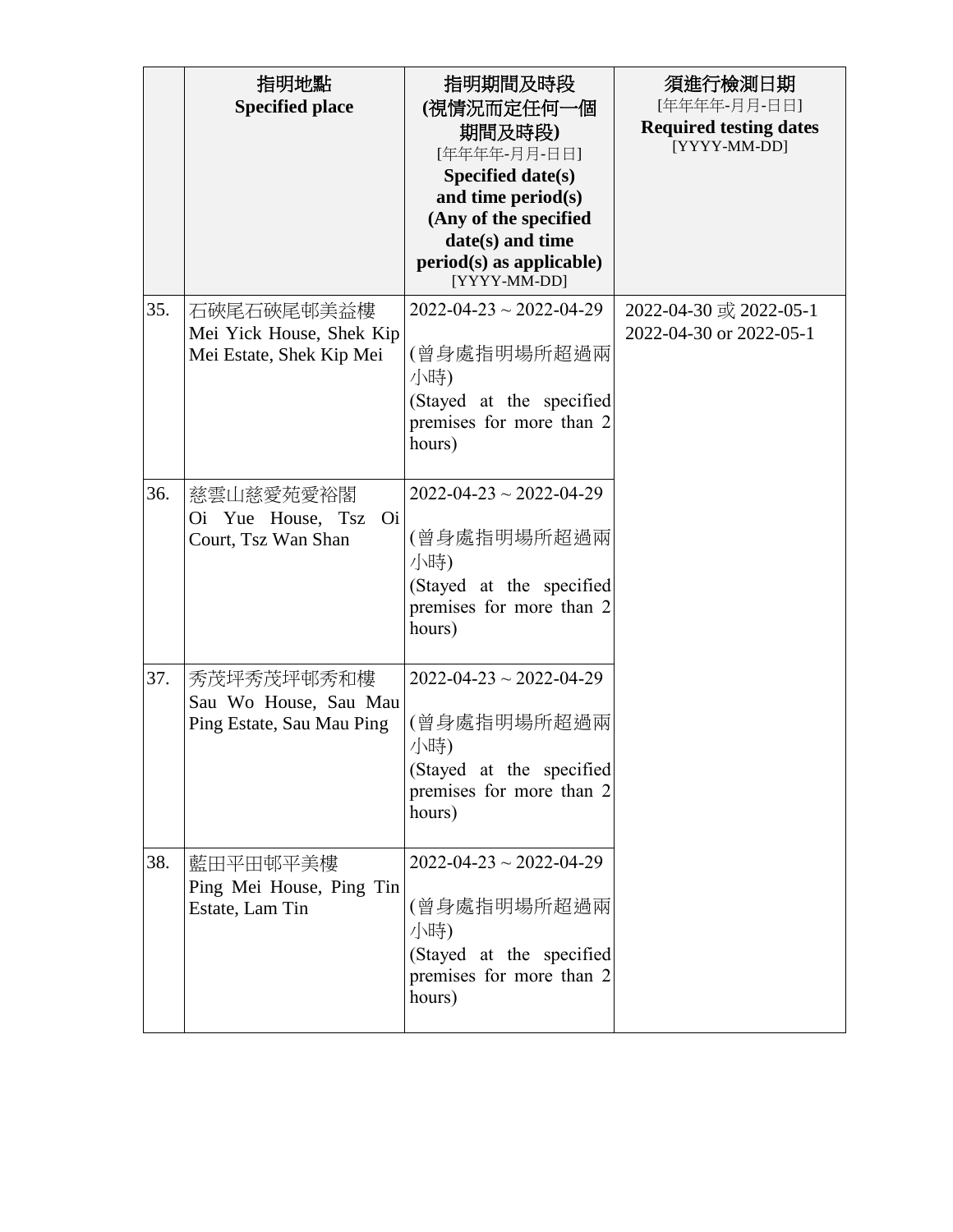|     | 指明地點<br><b>Specified place</b>                               | 指明期間及時段<br>(視情況而定任何一個<br>期間及時段)<br>[年年年年-月月-日日]<br>Specified date(s)<br>and time period(s)<br>(Any of the specified<br>date(s) and time<br>$period(s)$ as applicable)<br>[YYYY-MM-DD] | 須進行檢測日期<br>[年年年年-月月-日日]<br><b>Required testing dates</b><br>[YYYY-MM-DD] |
|-----|--------------------------------------------------------------|---------------------------------------------------------------------------------------------------------------------------------------------------------------------------------------|--------------------------------------------------------------------------|
| 39. | 將軍澳健明邨健華樓<br>Kin Wa House, Kin Ming<br>Estate, Tseung Kwan O | $2022 - 04 - 23 \sim 2022 - 04 - 29$<br>(曾身處指明場所超過兩<br>小時)<br>(Stayed at the specified<br>premises for more than 2<br>hours)                                                          | 2022-04-30 或 2022-05-1<br>2022-04-30 or 2022-05-1                        |
| 40. | 油塘油麗邨雅麗樓<br>Nga Lai House, Yau Lai<br>Estate, Yau Tong       | $2022 - 04 - 23 \sim 2022 - 04 - 29$<br>(曾身處指明場所超過兩<br>小時)<br>(Stayed at the specified<br>premises for more than 2<br>hours)                                                          |                                                                          |

**(I)(a)(ii)** 初步陽性檢測個案╱陽性檢測個案曾乘搭的公共交通工具 **Public Transport Taken by Tested Preliminarily Positive Cases/ Tested Positive Cases**

無

Nil

### **(I)(a)(iii)** 污水樣本檢測呈陽性的地點

**Places with Sewage Sample(s) Tested Positive**

無

Nil

# **(I)(a)(iv)** 與初步陽性檢測個案╱陽性檢測個案有關的地點

**Places Relevant to Tested Preliminarily Positive Cases/ Tested Positive Cases** 

無

Nil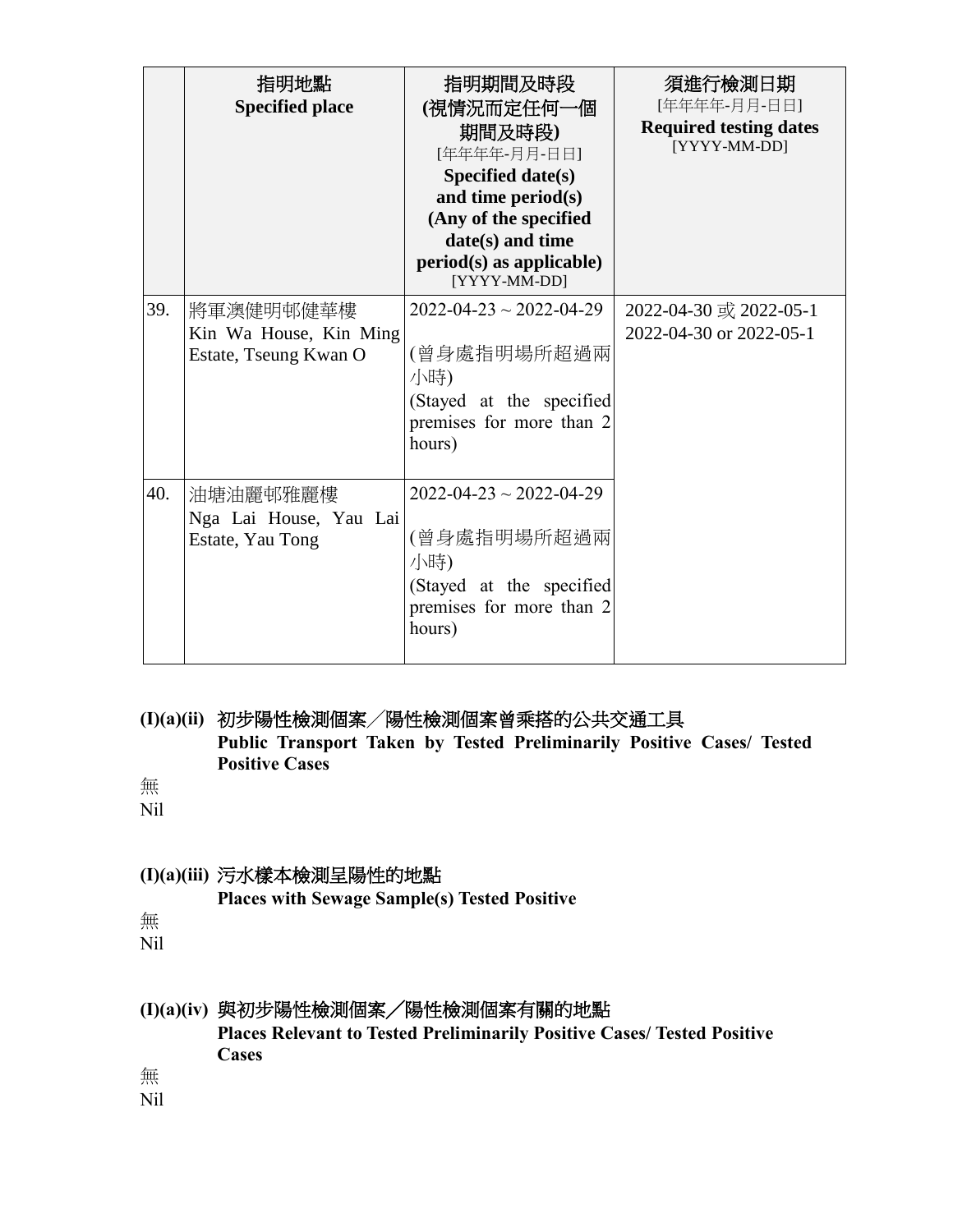**(I)(b)** 上呼吸道感染及/或流感樣疾病個案(幼稚園╱幼兒中心) **Upper Respiratory Tract Infection and/or Influenza-like Illness Cases (Kindergarten/ Child Care Centre)**

無

Nil

### **(I)(c)** 上呼吸道感染及/或流感樣疾病個案(小學) **Upper Respiratory Tract Infection and/or Influenza-like Illness Cases (Primary School)** 無

Nil

**(I)(d)** 初步陽性檢測個案╱陽性檢測個案曾到訪的地點(醫院管理局設施) **Places Visited by Tested Preliminarily Positive Cases/ Tested Positive Cases (Facilities of the Hospital Authority)**

無

Nil

# 附註:

### **Note:**

上述第(I)(a)(i)部分的指明地點不包括非住宅單位。 The non-domestic units are excluded from the specific place in Part  $(I)(a)(i)$  above.

如果屬於上述第(I)部分中指明的類別人士,須根據《預防及控制疾病規例》(第 599 章,附屬法例 A)第 22 條接受檢疫,在檢疫期間則無須遵從本公告中的規定。

如果屬於上述第(I)部分中指明的類別人士在須進行檢測日期在醫院或隔離設施接受 治療或隔離,有關人士在知會醫護人員有關適用檢測要求並在住院或隔離期間遵從 相關醫院或隔離設施的檢測安排的情況下,會獲視為已遵從強制檢測公告的規定。

上述第(I)部分中指明的類別人士如在 2022 年 1 月 29 日或之後取得 2019 冠狀病毒 病的聚合酶連鎖反應核酸檢測或快速抗原測試的陽性檢測結果(有關人士),則無須 按本公告的規定進行檢測。有關人士須向訂明人員按以下規定出示相關證明文件:

- (a) 就曾在聚合酶連鎖反應核酸檢測中取得陽性檢測結果的人士——出示相關載有 陽性檢測結果的電話短訊通知;或
- (b) 就曾在快速抗原測試中取得陽性檢測結果的人士——出示在政府「2019 冠狀病 毒快速抗原測試陽性結果人士申報系統」作出申報後獲發的電話短訊通知或隔 離令。

如有關人士未能出示相關證明文件,則仍須按本公告的規定進行檢測。

If a person who falls within the category specified in Part (I) above is required to undergo quarantine pursuant to section 22 of the Prevention and Control of Disease Regulation